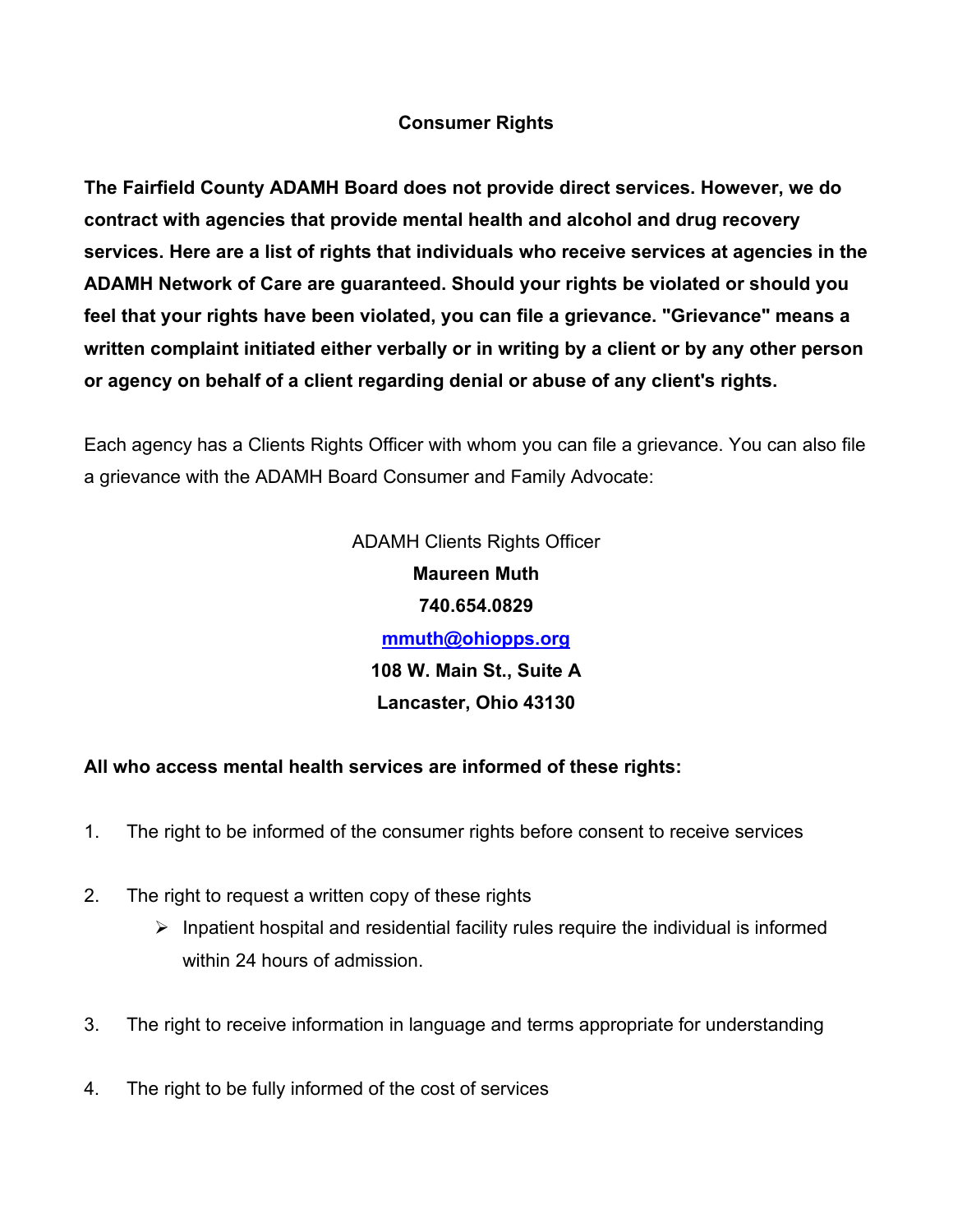- 5. The right to be treated with consideration, respect for personal dignity, autonomy, and privacy and within the parameters of relevant sections of the Ohio Revised Code and the Ohio Administrative Code
- 6. The right to receive humane services
- 7. The right to participate in any appropriate and available service that is consistent with an individual service/treatment plan regardless of the refusal of any other service unless that service is a necessity for clear treatment reasons and requires the person's participation
- 8. The right to reasonable assistance in the least restrictive setting
- 9. The right to reasonable protection from physical, sexual, and emotional abuse; inhumane treatment; assault; or battery by any other person
- 10. The right to a current Individual Service Plan that addresses the needs and responsibilities of an individual and specifies the provision of appropriate and adequate services, as available, either directly or by referral
- 11. The right to actively participate in periodic Individual Service Plan reviews with the staff, including services necessary upon discharge
- 12. The right to give fully informed consent to any service, including medication, prior to commencement and the right to decline services, including medication absent an emergency
- 13. The right to be advised of and refuse observation by techniques such as one-way vision mirrors, tape recorders, televisions, movies, photographs, or other audio and visual technology
	- $\triangleright$  This right does not prohibit an agency from using closed-circuit monitoring to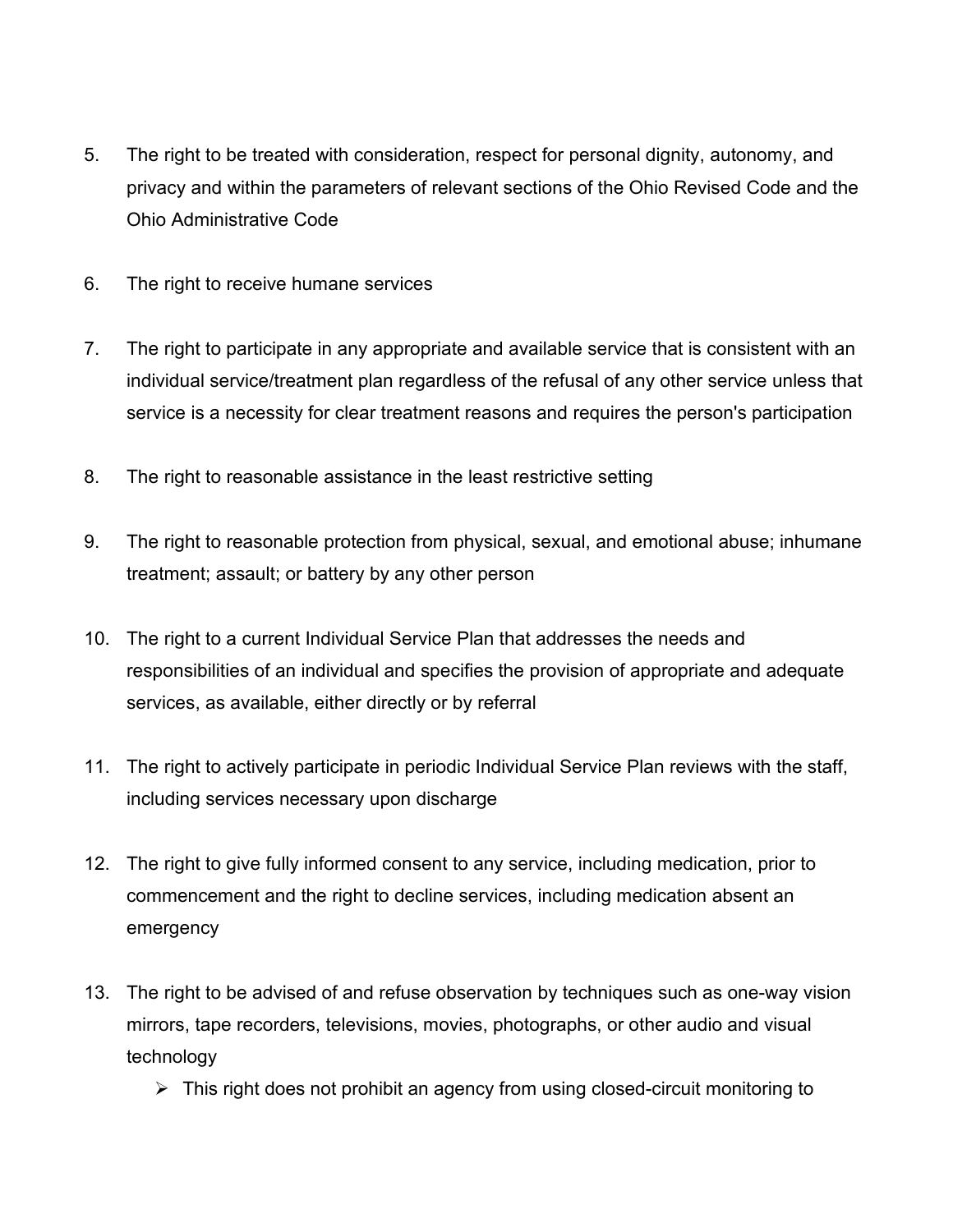observe seclusion rooms or common areas, which do not include bathrooms.

- 14. The right to decline any hazardous procedure
- 15. The right to be free from restraint or seclusion unless there is imminent risk of physical harm to self or others
- 16. The right to reasonable privacy and freedom from excessive intrusion by visitors, guests, and non-agency surveyors, contractors, construction crews, or others
- 17. The right to confidentiality unless a release or exchange of information is authorized and the right to request to restrict treatment information being shared
- 18. The right to be informed of the circumstances under which an agency is authorized, intends to release, or has released confidential information without written consent for the purposes of continuity of care as permitted by division (A)(7) of section 5122.31 of the Ohio Revised Code (ORC)
	- $\triangleright$  ORC 5122.31(A)(7) "That hospitals within the department, other institutions and facilities within the department, hospitals licensed by the department under section 5119.20 of the Revised Code, and community mental health agencies may exchange psychiatric records and other pertinent information with payers and other providers of treatment and health services if the purpose of the exchange is to facilitate continuity of care for a patient"
- 19. The right to have access to one's own psychiatric, medical, or other treatment records unless access to particular identified items of information is specifically restricted for that individual patient for clear treatment reasons in the patient's treatment plan
	- $\triangleright$  If access is restricted, the treatment plan shall also include a goal to remove the restriction.
- 20. The right to have the grievance procedure explained orally and in writing; the right to file a